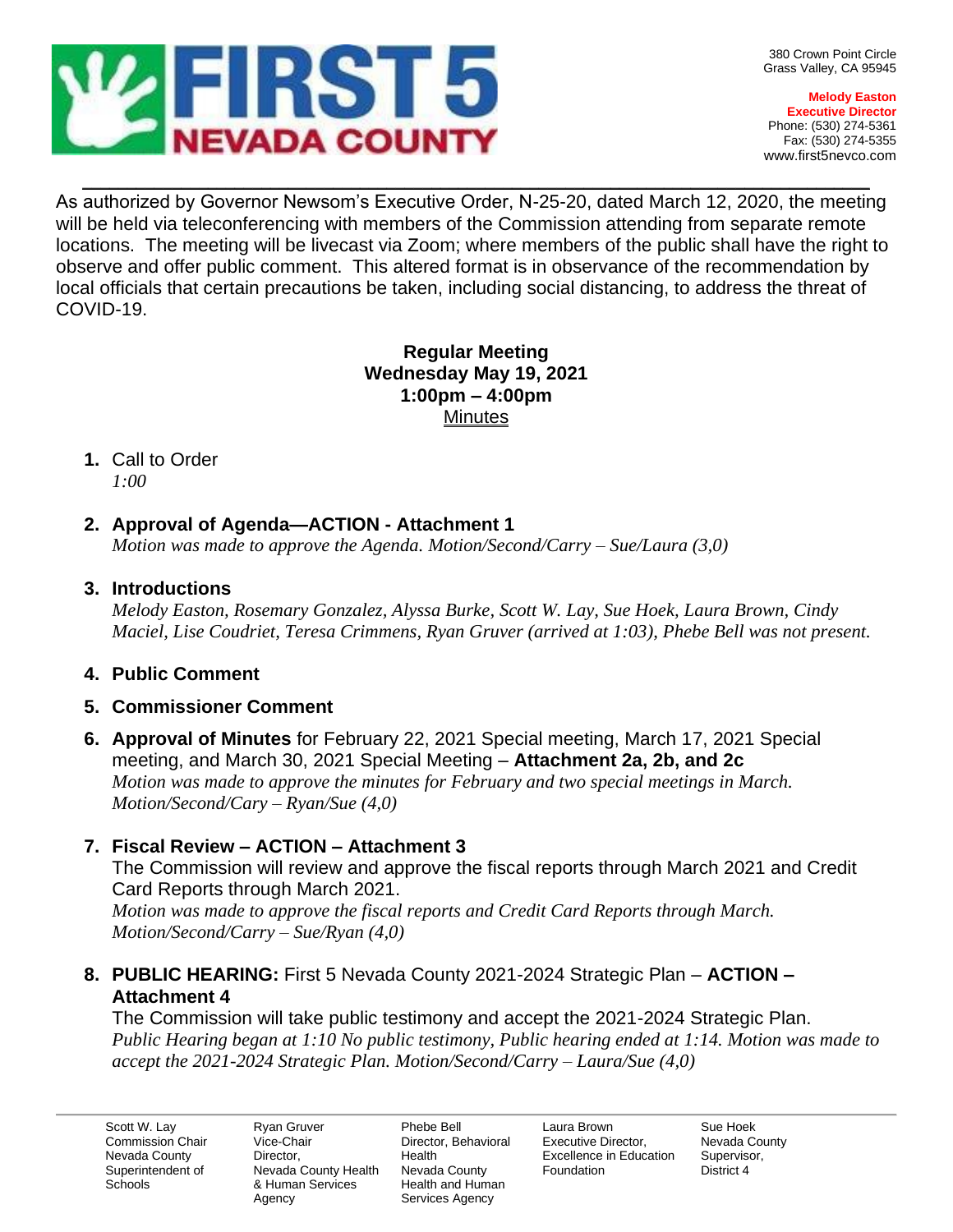#### **9. Contractor Quarterly Report Overview – DISCUSSION – Attachment 5**

The Commission will review a snapshot of the quarterly report data for quarters 2 and 3 from the funded partners.

#### **10.Budget Review – DISCUSSION/ACTION – Attachment 6**

The Commission will review and make necessary changes to the preliminary 2021-2022 budget. If no changes are required, the Commission can choose to adopt the budget as-is. *No Changes to the preliminary 2021-2022 budget. Motion was made to adopt the budget as is. Motion/Second/Carry – Sue/Laura (4,0)*

### **11.Long Range Financial Plan – DISCUSSION/ACTION – Attachment 7**

The Commission will review and make necessary changes to the preliminary Long Range Financial Plan. If no changes are required, the Commission can choose to adopt the Long Range Financial Plan as-is.

*No changes were made to the Long Range Financial Plan, motion was made to adopt the Long Range Financial Plan as is. Motion/Second/Carry – Sue/Laura (4,0)*

## **12.Carry Over Request – ACTION – Attachment 9**

TTUSD is requesting \$5000 in carry-over funds to support their Early Learning Conference that they were unable to host in 2020-2021. Attached you'll find a description of the purpose for the request.

*Every year in May TTUSD holds an annual conference for Early Learning Educators for professional development and networking, but because of the pandemic they were not able to have one. Cindy Maciel is asking for a rollover and hold the conference at the beginning of the next school year (2021-2022). Motion was made to carry over \$5,000 for Early Learning Conference held by TTUSD. Motion/Second/Carry – Laura/Sue (4,0)*

## **13. Executive Director's Report – DISCUSSION – Attachment 8**

The Executive Director will provide highlights from her written report:

• First 5 CA/First 5 Association Update

*Advocacy day was on April 27th, Melody and several other Executive Directors along with Rossnina Dort met with Representative Senator Dahle and her team to discuss the need for increased funding for child care, advocacy towards the Earned Income Tax Credit, and increased mental health services for children and families in light of the pandemic. Systems Change Technical Assistance: First 5 is required to submit an annual report outlining the systems change/systems integration efforts by June 30th due to the new Small Population County Funding Augmentation. An external company, Child Trends, will be providing technical assistance to all small counties. This will help improve local and statewide systems that are designed to increase access to services for families.* 

# • Child Care Task Force – American Rescue Plan funds *Meetings are not being held as frequently as before. A survey was held, and data was shared with lots of great people, and it got to the point where there were lots of great ideas, just not enough funding to execute those great ideas. There is money coming but no one knows when or how much will be coming.*